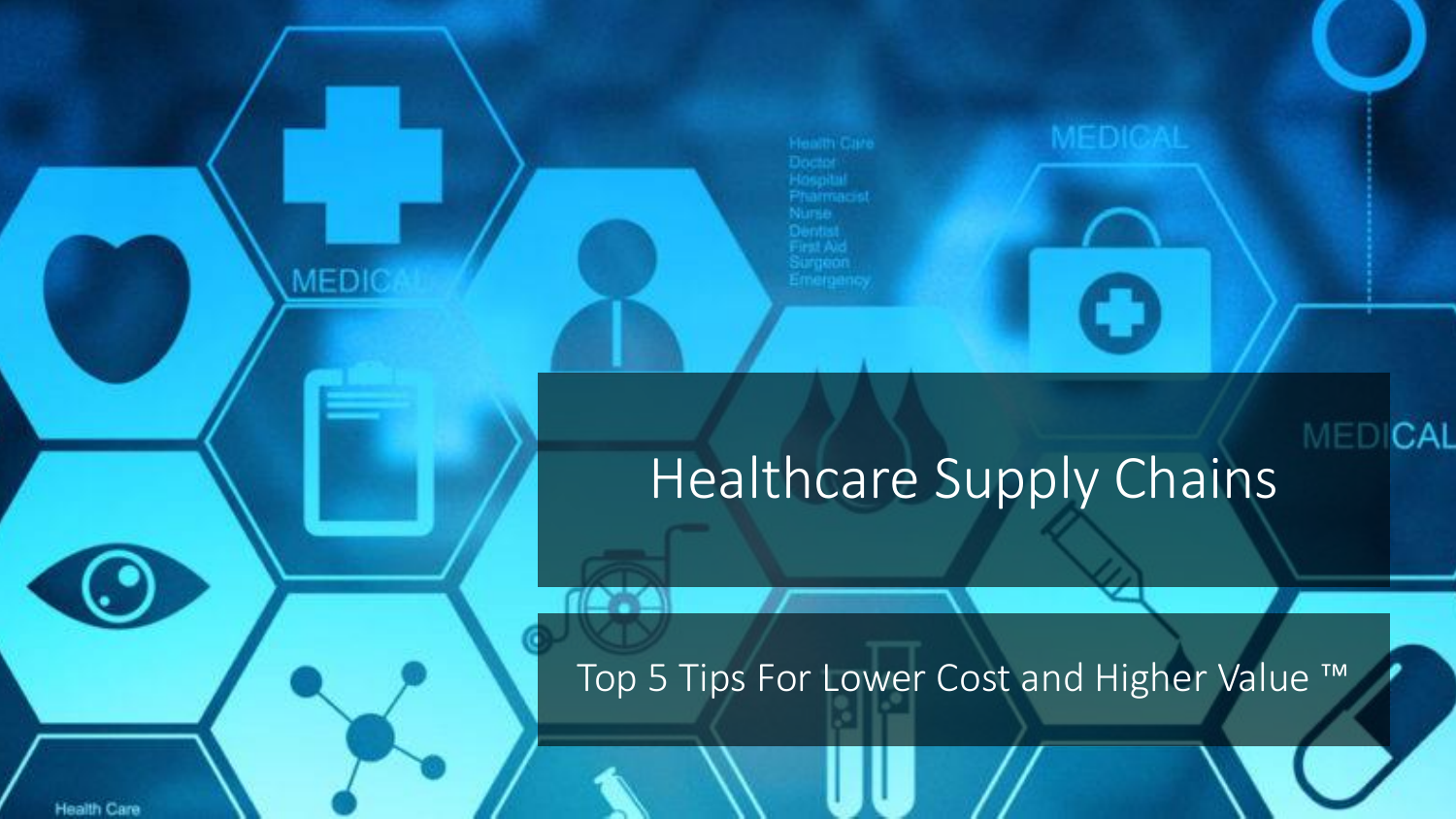# About Us

Northstar Aligned LLC James Hickland – Managing Partner [jameshickland@northstaraligned.com](mailto:jameshickland@northstaraligned.com) +1-704-654-6977

With over 27 years in the Healthcare supply chain business driving major transformation and improvement, we can help you find and implement optimization opportunities that will drive significant value immediately. Please reach out!

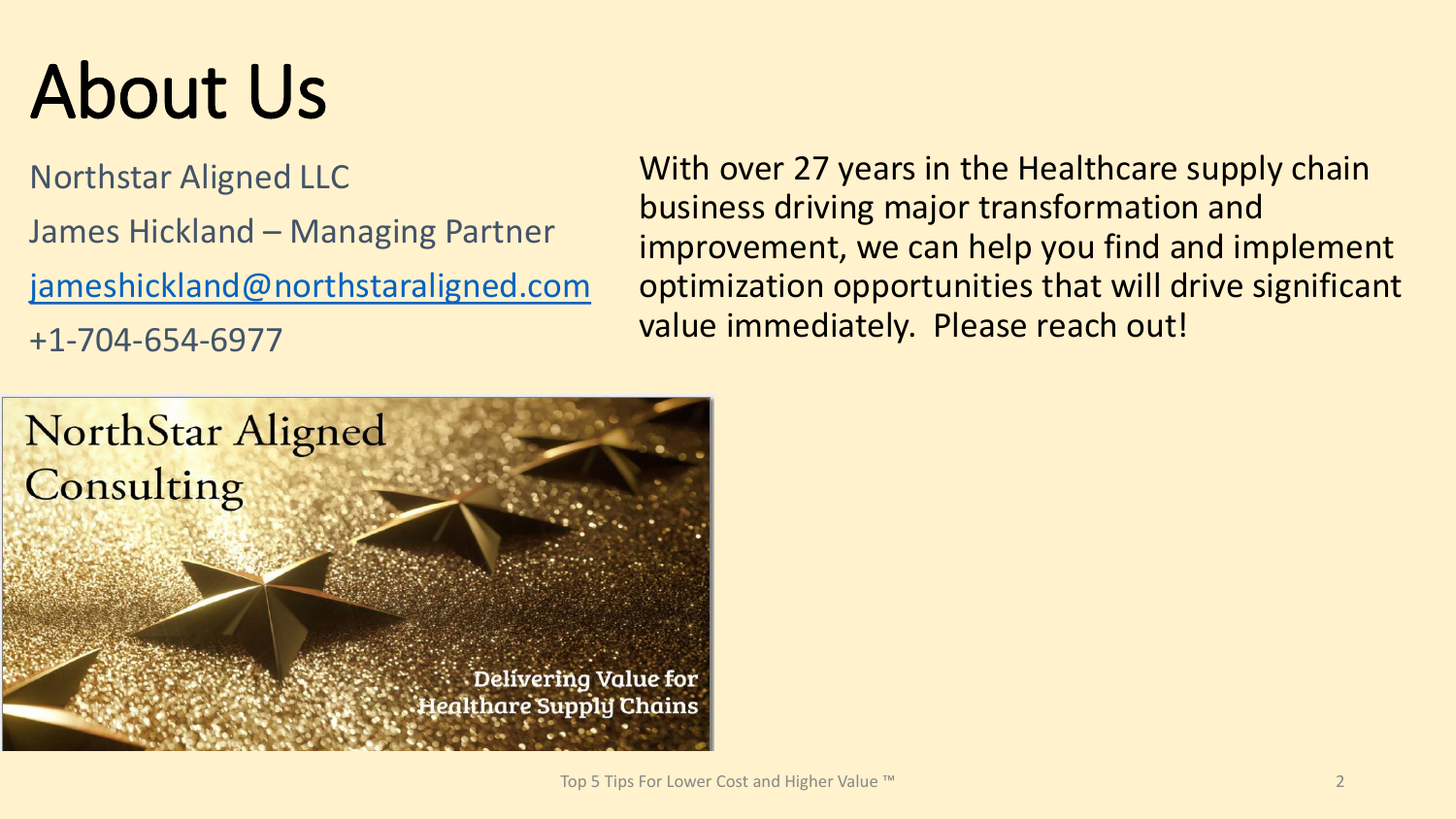

### Healthcare Supply Chains are usually easy targets for Improvement!

Healthcare Supply Chains are regulated, have high quality requirements, high margins, and often require special handling, e.g. cold chain. As well, they are one of the most complex supply chains out there.

#### Areas of Improvement:

■ Cost

- **Inventory & Working Capital**
- **E** Service & Quality
- **Sales or Revenue**

#### *How do you unlock that?*



March 2019 3 NorthStar Aligned LLC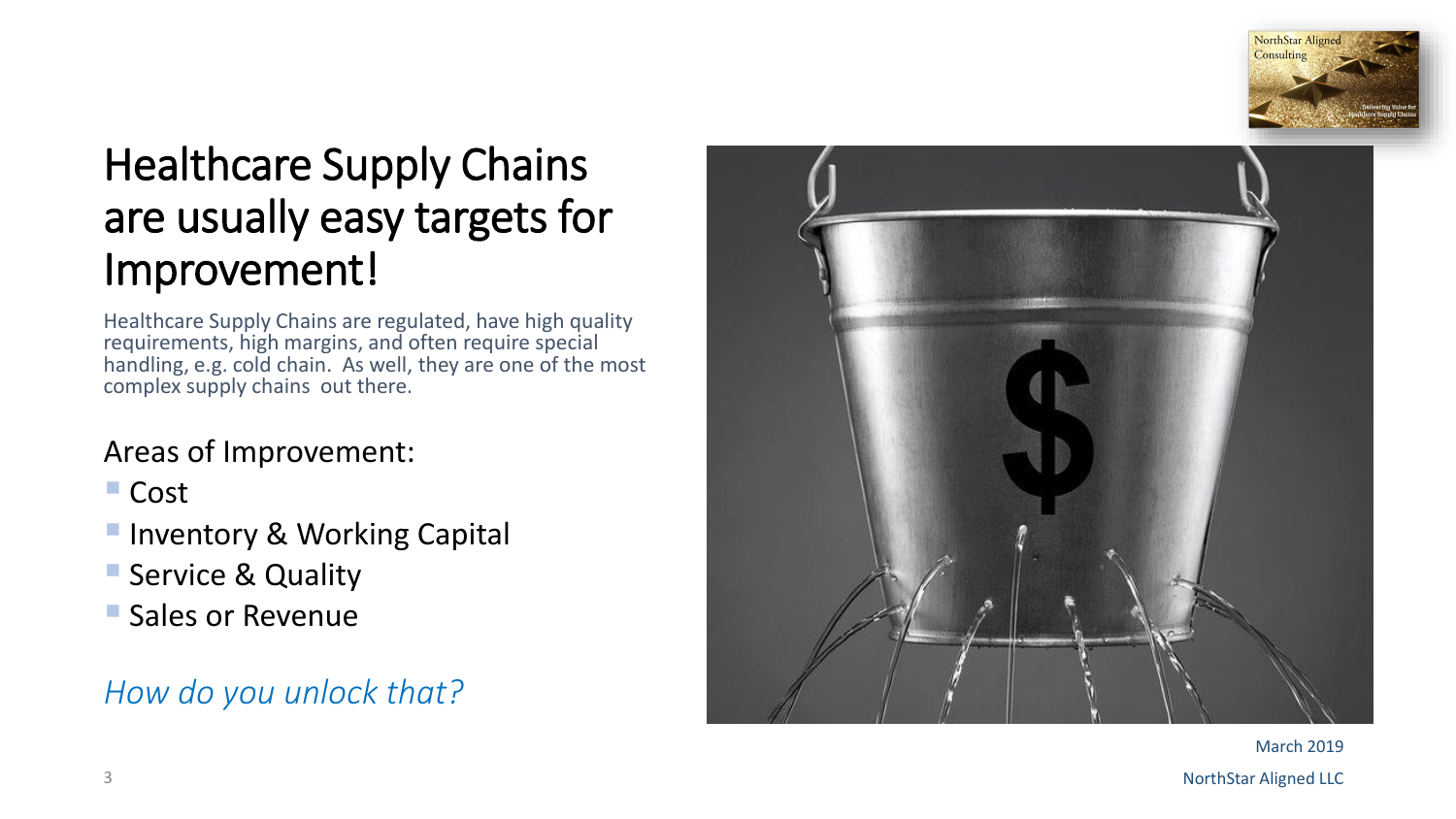



### James Hickland's Top 5 Healthcare Supply Chain Optimization Tips

- 1. Target your Suppliers
- 2. Focus on Performance (with Customers in mind)
- 3. Visibility
- 4. Understand your Costs
- 5. Do it the same way everywhere

*Where does the value come from?*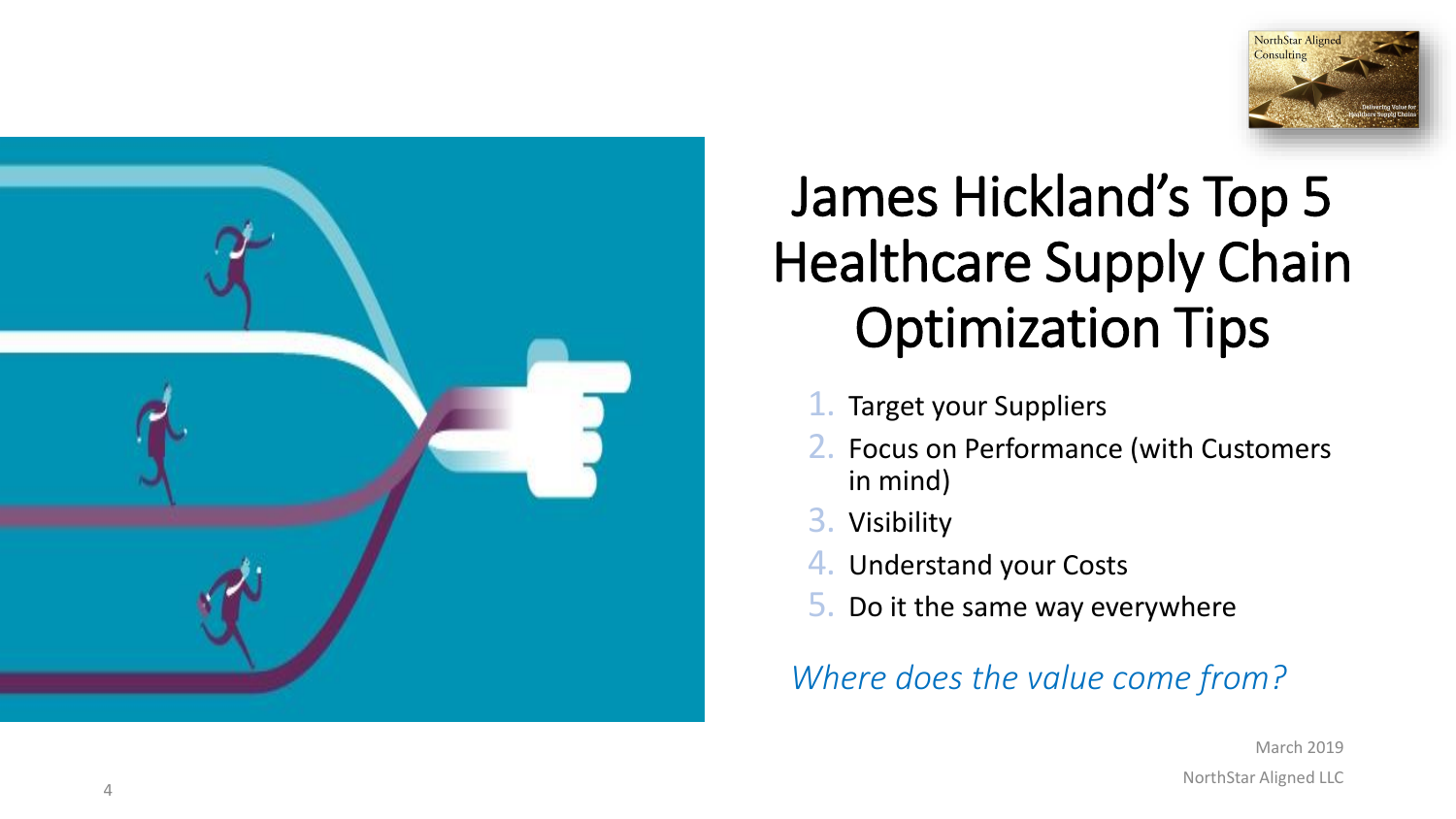### Value Areas of the Top 5 Tips





Up to 25% Internal staffing costs

Up to 3 days

Inventory reduction

Up to 4%

Additional Charges



Up to 8% Freight utilization improvement

Up to 16%

Freight rate reduction



Up to 7%

Supplier consolidation and optimization

March 2019 NorthStar Aligned LLC

- *Inventory savings is shown in Days of Inventory (DIO) saved (indicative).*
- *Indicative percentage of total logistics costs for a company.*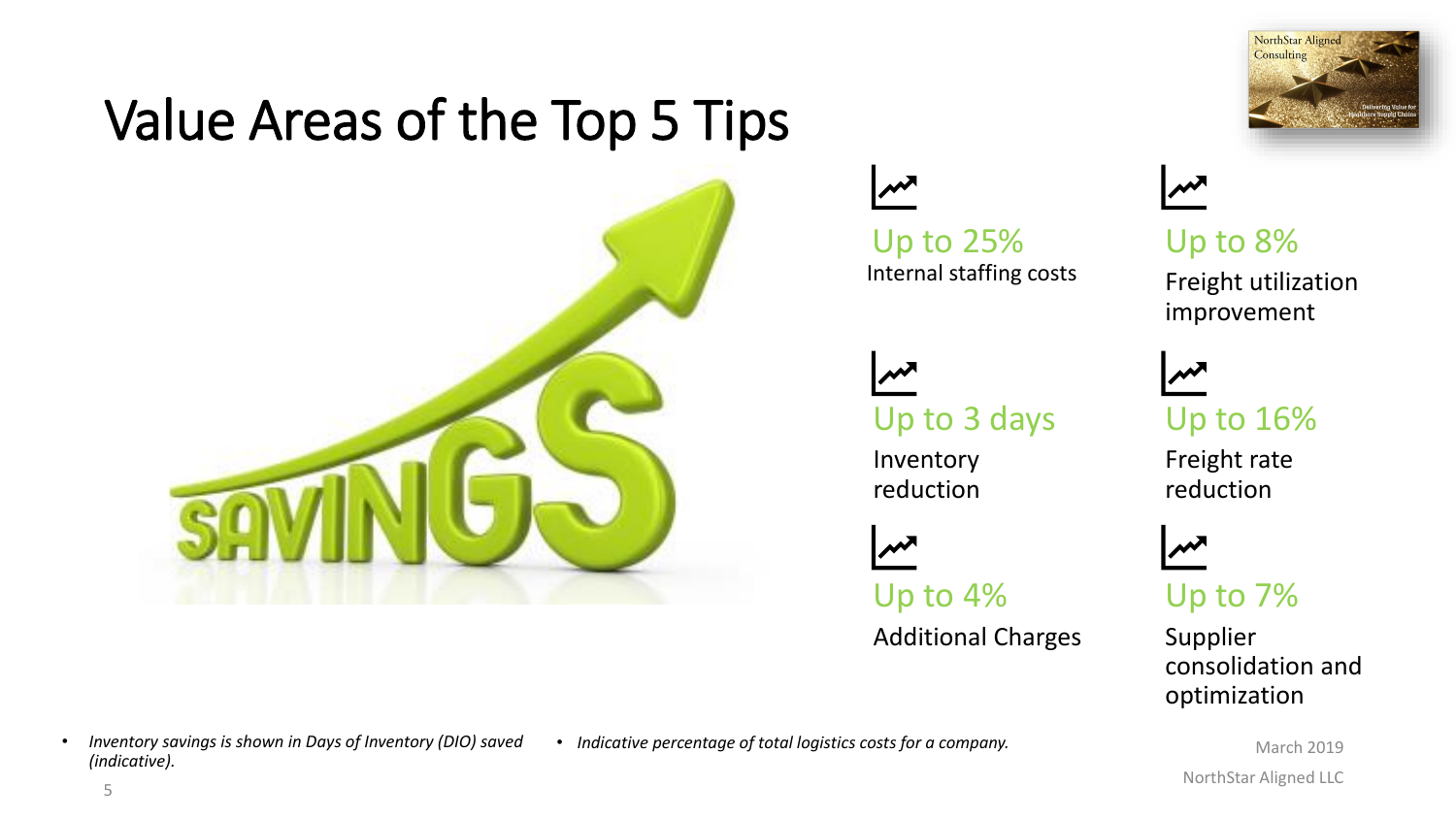

# Tip 1: Manage your Suppliers effectively

An easy place to start is by consolidating and managing your Supply Chain supplier base better.

*Derived Value: Up to 7% improvement of your annual logistics costs year on year (YoY)*



#### Supplier Consolidation and Contracting

- Maximize your volumes. Consolidate your warehouse and LSP suppliers through a few key parameters
- Build Win-Win contracts. Standardize your contracts, including terms, that builds a partnership more than a supplier relationship. Make it Gain share/ Pain share.
- Retender. This is to understand the market and keep your suppliers competitive. Better yet, build a fully open contract.

#### Supplier Performance & Continuous Improvement (CI)

- Measure on a regular cadence. Put in balanced scorecard of performance and run Monthly, Quarterly and Annual performance reviews.
- Measure the delta improvement. Is it changing over time it should! If not, why not?
- 6 • Assess the CI program against the maturity of your SC.

Areas of Focus  $\qquad \qquad \qquad \qquad$  Key Value Areas

#### Supplier Optimization

- Contractual continuous improvement increase
- Avoidance of freight invoice overpay
- Lower volume rates

March 2019 NorthStar Aligned LLC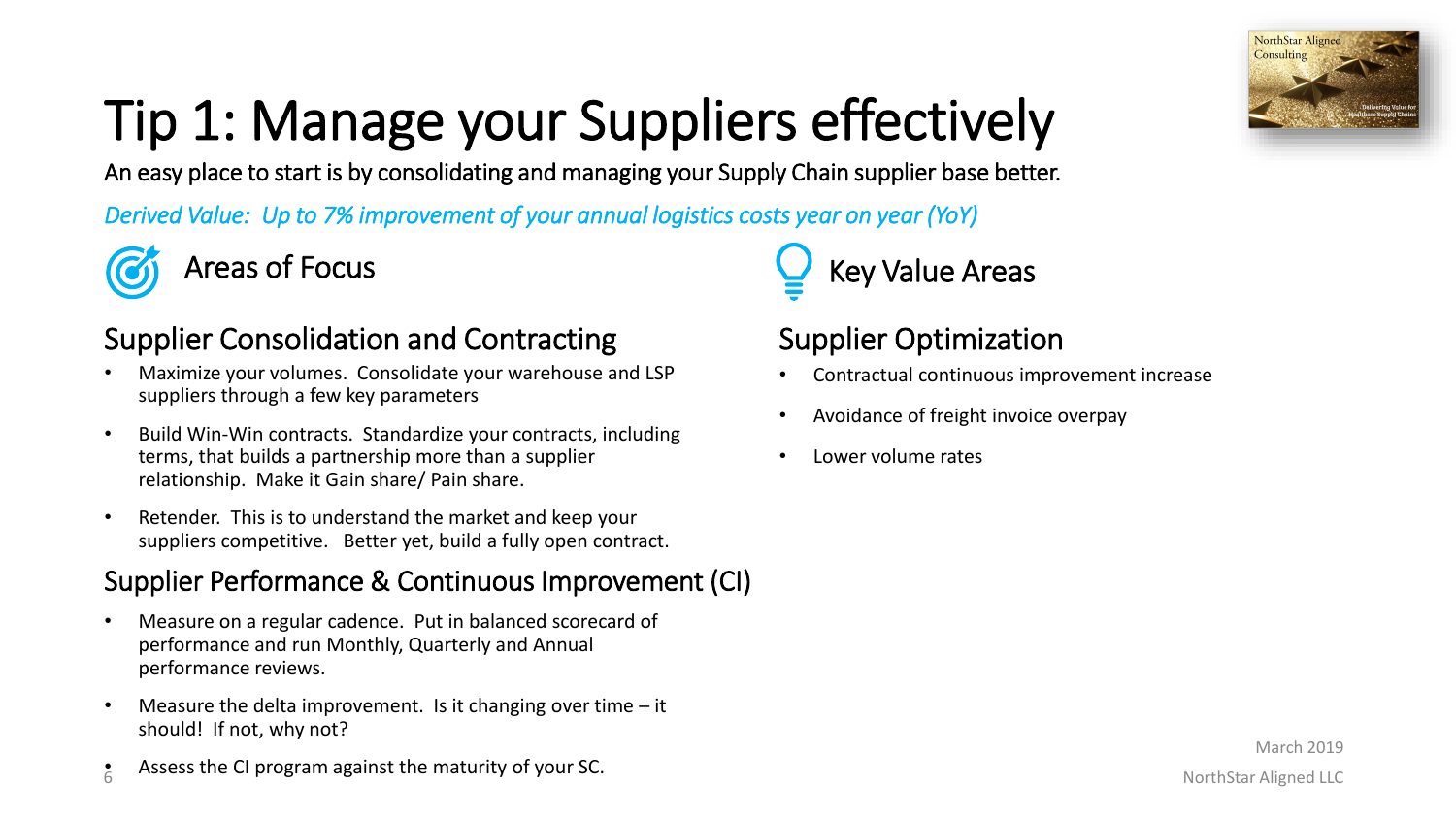

# Tip 2: Know and Target Performance

Define and drive a hierarchy of outcome-based SC measures meaningful to your Customers. *Derived Value: Up to 20% improvement of your annual logistics costs year on year (YoY)*



#### Define, Measure, Benchmark

- Build an industry based tiered KPI model focusing on Cost, Cash, Service and Quality.
- KPIs should be comprehensive and measure your full supply chain if at all possible. Includes manufacturing, distribution, planning, forecasting, and finance processes.
- Use industry benchmarks including APICS, POBOS, and Gartner to assess and help set targets. You can have multiple SCs in a company and each may have different targets/focus.

#### Set and Drive Targets

- Set Targets at every level. In process measure performance will drive tip of the arrow outcomes measures such as Cost.
- Get highest level business support to enforce target setting and following at various parts of the SC.
- Ensure wide, as close to real time visibility of performance
- 7 data to all staff and suppliers.

### Areas of Focus **Key Value Areas**

#### All Value Areas

- Comprehensive improvement.
- Expect up to 20% YoY improvement to cost, cash and service and internal staff costs.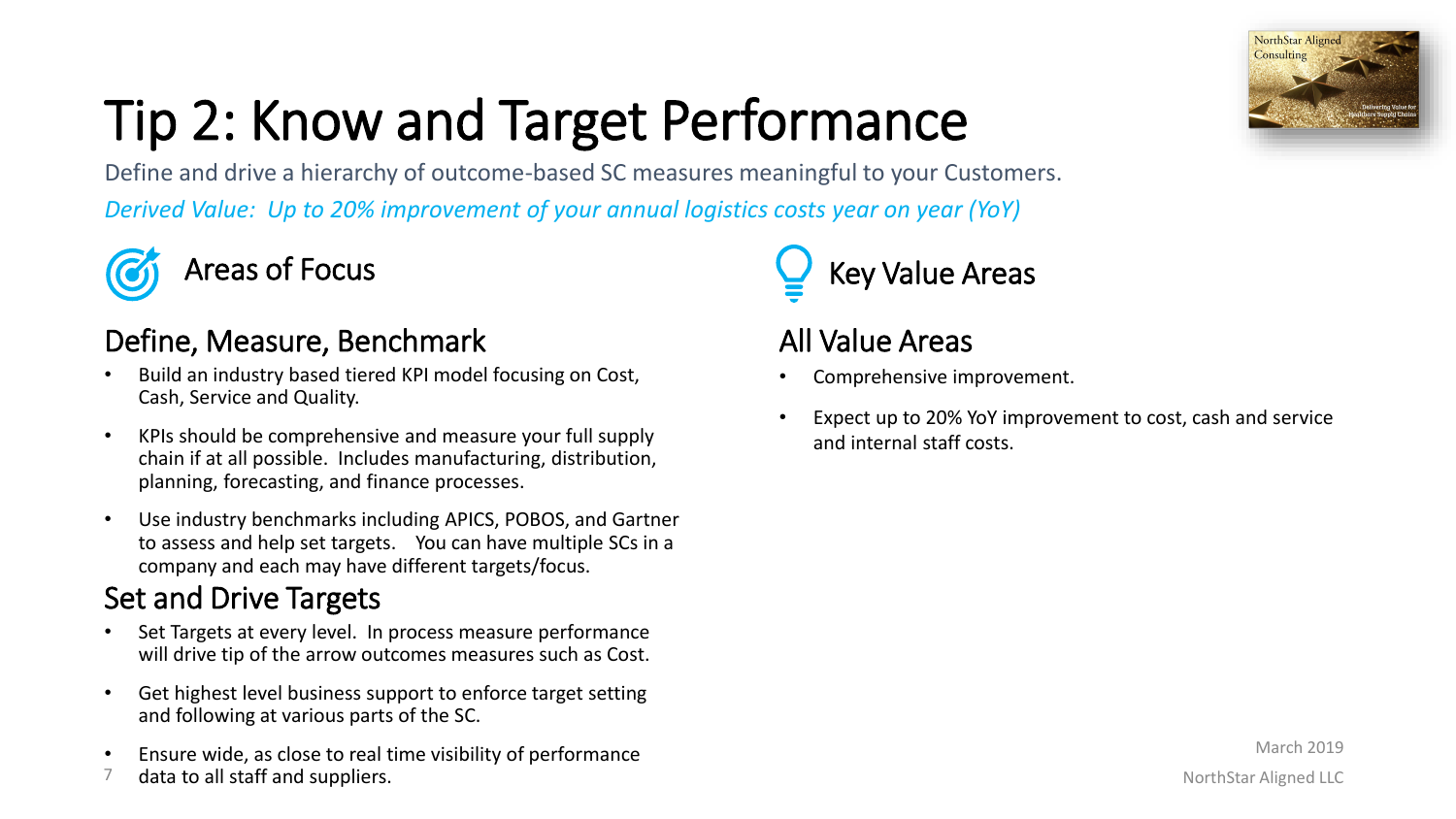

### Tip 3: Visibility - Where is your Inventory?

Knowing where your finished goods are in the SC at any given moment drives a wealth of optimization.

*Derived Value: Up to 8% improvement of your annual logistics costs year on year and 3 DIO reduction (YoY)*



#### Get your key data together (and right!)

• Build It. Invest in the basics with keeping your data in one place for analysis. This includes sku/product , manufacturing sites, distribution centers, shipping lanes, modes, suppliers, customers etc.

#### Build your analytical capability

- End to End. Needs to be from raw material supplier to customer, if at all possible. It will leverage internal systems and external data from your LSPs.
- Two options. Build or Buy
	- If you build, think about leveraging software platforms designed for this, e.g. Kinaxis, Hivetracker etc.
	- If you buy buy the service from a 4PL such as  $K&N$ , DHL.

Areas of Focus  $\qquad \qquad \qquad \qquad$  Key Value Areas

#### Freight Utilization Improvement

- Dynamic carrier selection
- Container utilization
- Avoidance of premium freight charges
- Avoidance of Demurrage
- **Backhauls**

#### Inventory Reduction

- Stock reduction through
	- Transit lead times reduction
	- Warehouse dwell time reduction
	- Warehouse safety stock reduction

8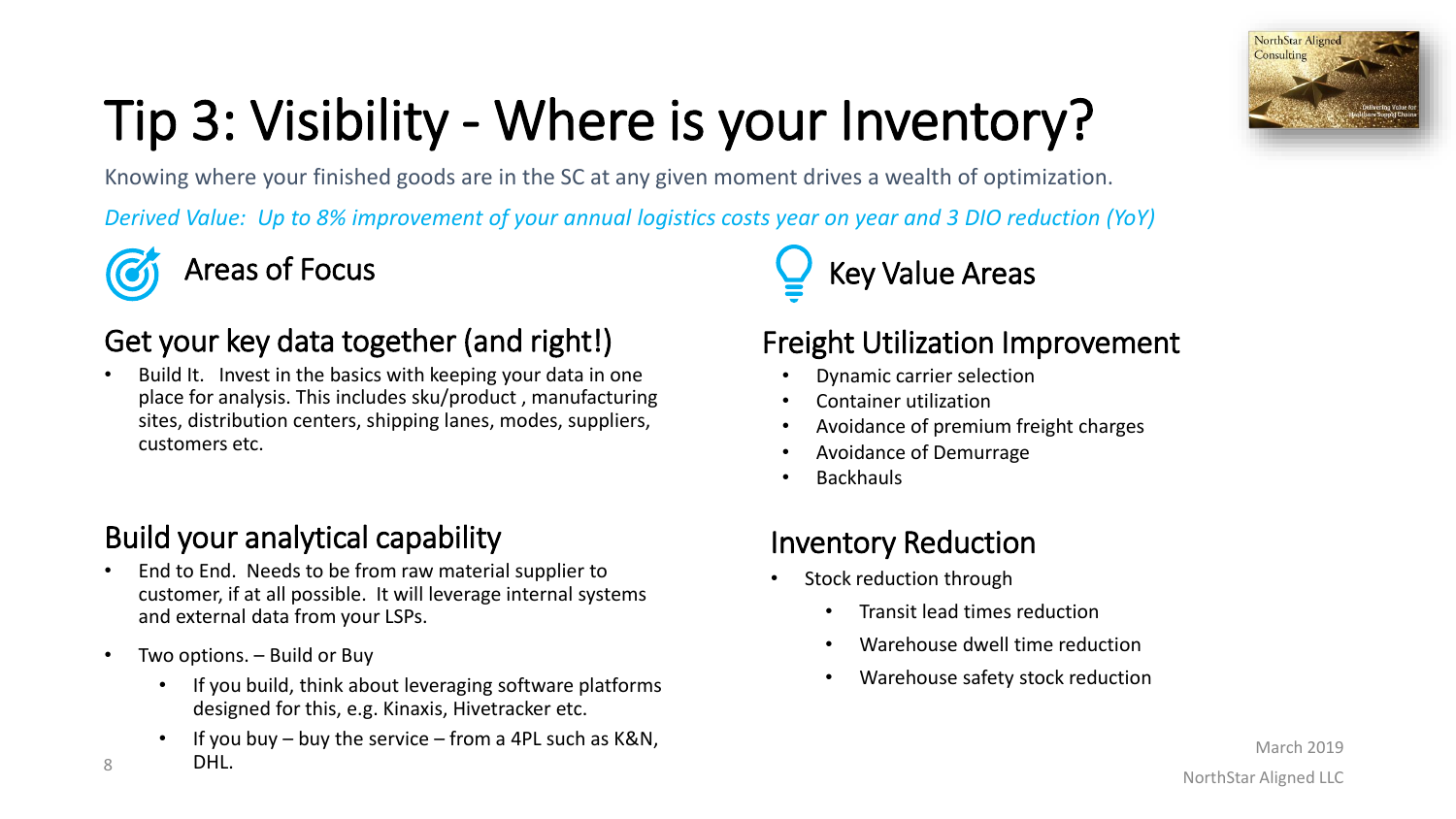

# Tip 4: Costs – What/Where is it happening?

It sounds basic, but so many companies don't understand how much and where their costs are.

*Value: Up to 12% improvement of your annual logistics costs year on year (YoY)*



#### Collect and Categorize

- Gather. Collect your Cost of Goods (CoGs) and Cost to Serve (CtS) financial data as often as possible.
- Categorize. Group into standard categories for benchmarking and further assessment.

#### Analyze and Transform

- Cost patterns. Look for when things are outside of the norm and benchmark both internally and externally.
- Dig in. Go to the lowest level of data (invoice) to understand where savings opportunities are. Many non-standard costs patterns will be seen.
- Transform. Kick off projects to standardize and remove waste.

Areas of Focus  $\qquad \qquad \qquad \qquad$  Key Value Areas

#### All Value Areas

- Comprehensive improvement.
- Expect up to 12% YoY improvement to cost, cash, service and internal headcount savings.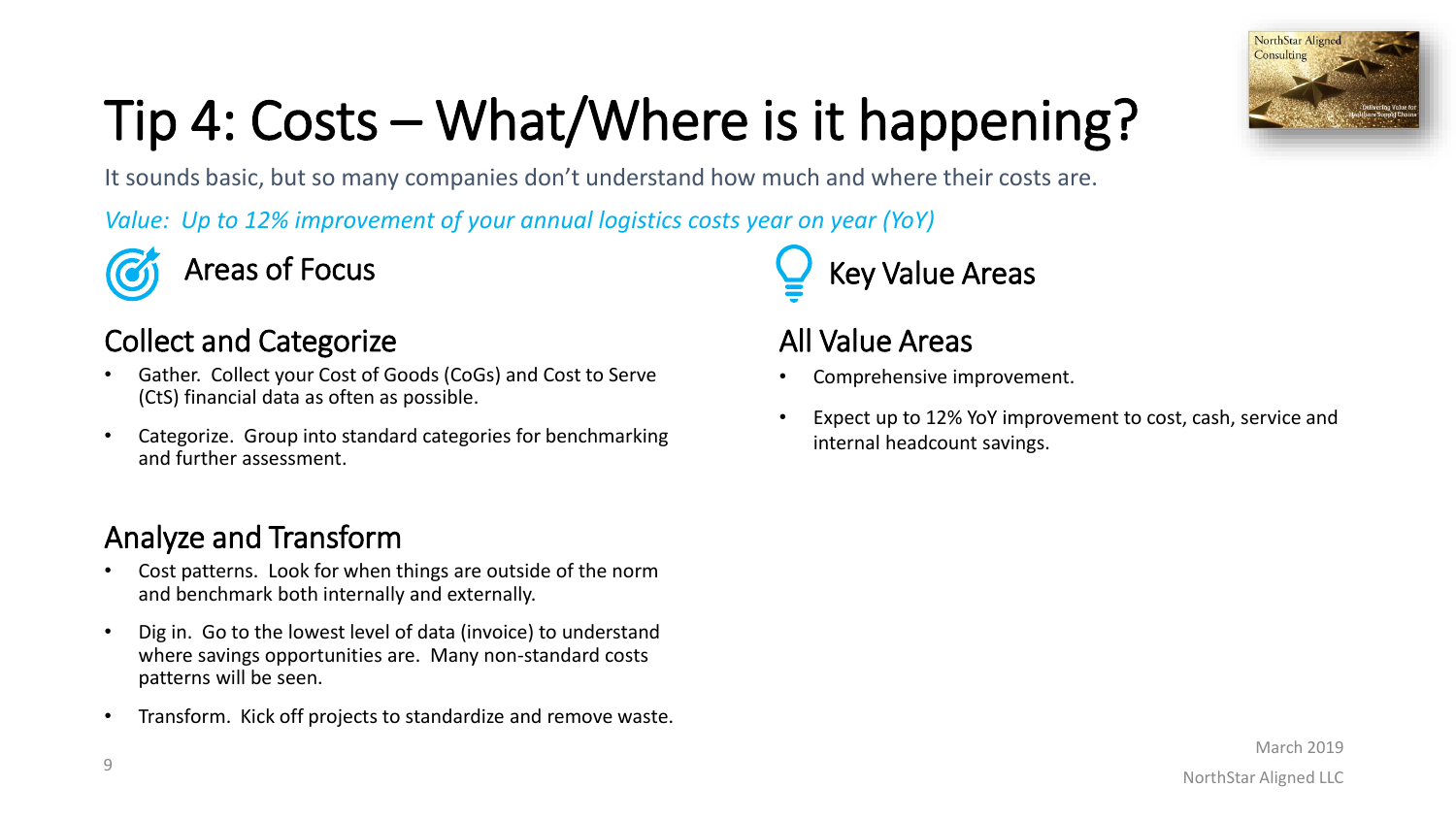

## Tip 5: Standardize, standardize, standardize

Without standard processes, you will never be truly efficient nor have high quality or service.

*Value: Up to 15% improvement of your annual SC costs year on year (YoY)*

#### Standardize the process

- Industry standards only! Use standard Supply Chain process frameworks like SCOR. Don't forget master data!
- Physical and Financial. Should standardize both.
- Roll out. Put in place standard processes across full SC. Enforce through top down sponsorship / performance targets.
- Include Suppliers and Customers.

#### Measure how standard it is

- Measure the performance of your in process steps and key output levers to see how well it is "sticking".
- Local, but think Global. Have local, regional and global performance that link together.
- 10 • Benchmark. Do it regularly, but take with a grain of salt.

Areas of Focus  $\qquad \qquad \qquad \qquad$  Key Value Areas

#### All Value Areas

- Comprehensive improvement.
- Expect up to 15% YoY improvement to cost, cash, service and internal headcount savings.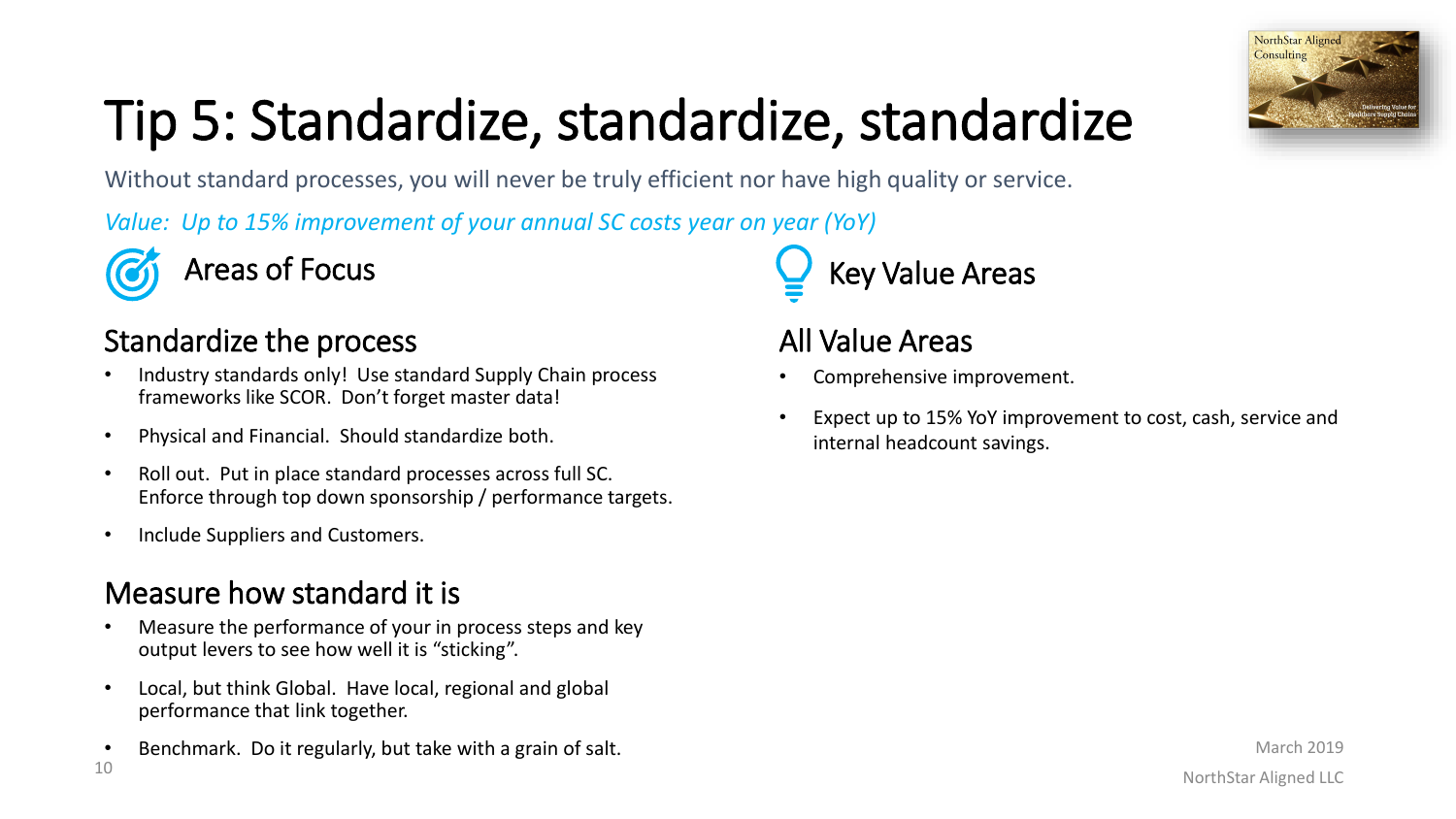

### **Summary**

There is a wealth of opportunity to improve the typical Healthcare Supply Chain.

#### How do you start?

- higher cost, and less profitable business.
- Start small and build. You don't have to do all 5 Top Tips at once to make an impact. Pick 1 and get started.
- Keep focused. Change requires a firm focus and unwavering support from the top…build that support now.
- Just Move! Every day you wait is another lost sale,<br>higher cost, and less profitable business.<br>Start small and build. You don't have to do all 5 Top<br>Tips at once to make an impact. Pick 1 and get<br>started.<br>Keep focused. Cha Use the right resources and capabilities. Whether that is people or things such as industry frameworks, you don't have to start from scratch and do it all yourself.



March 2019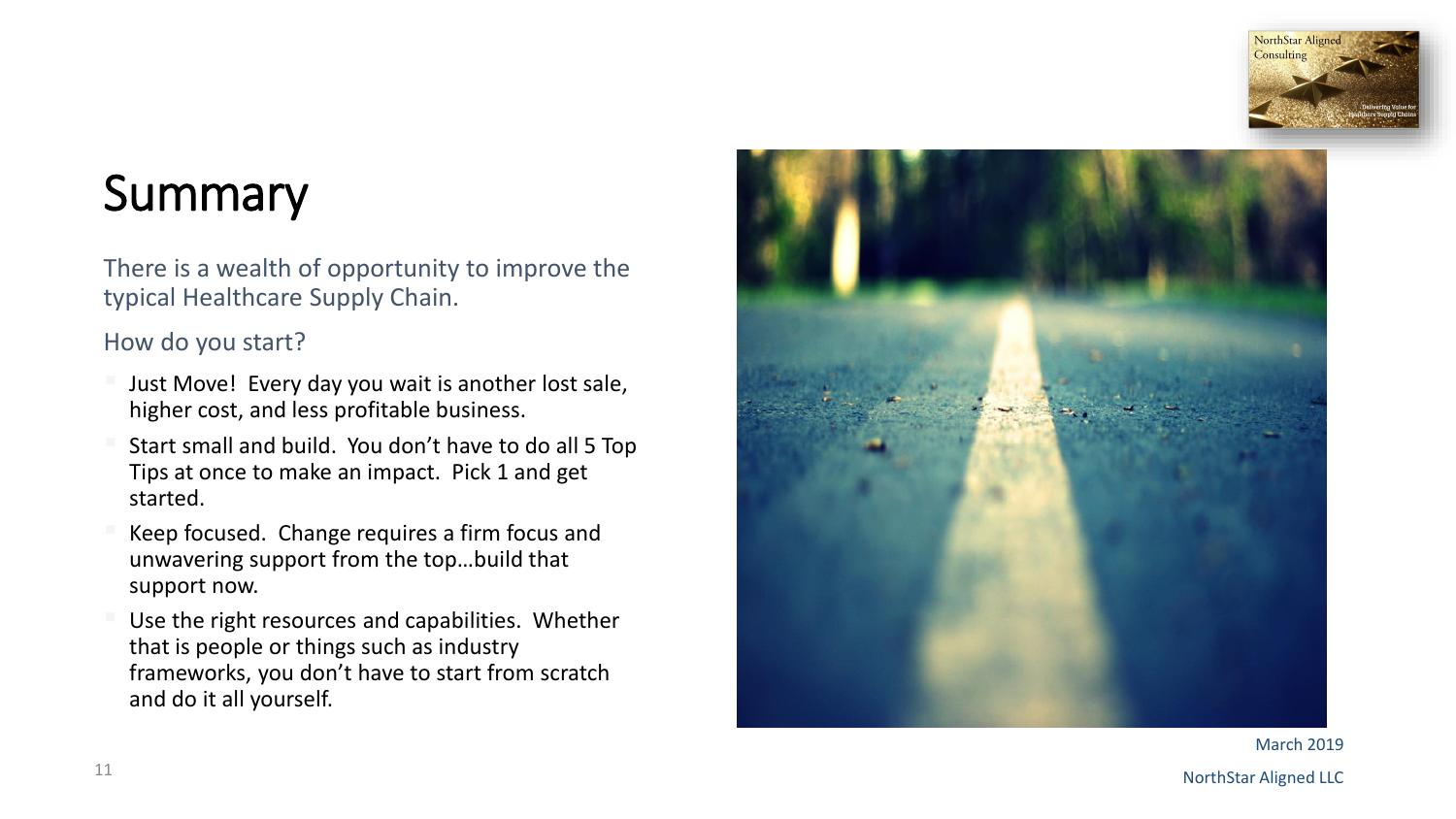### Appendix



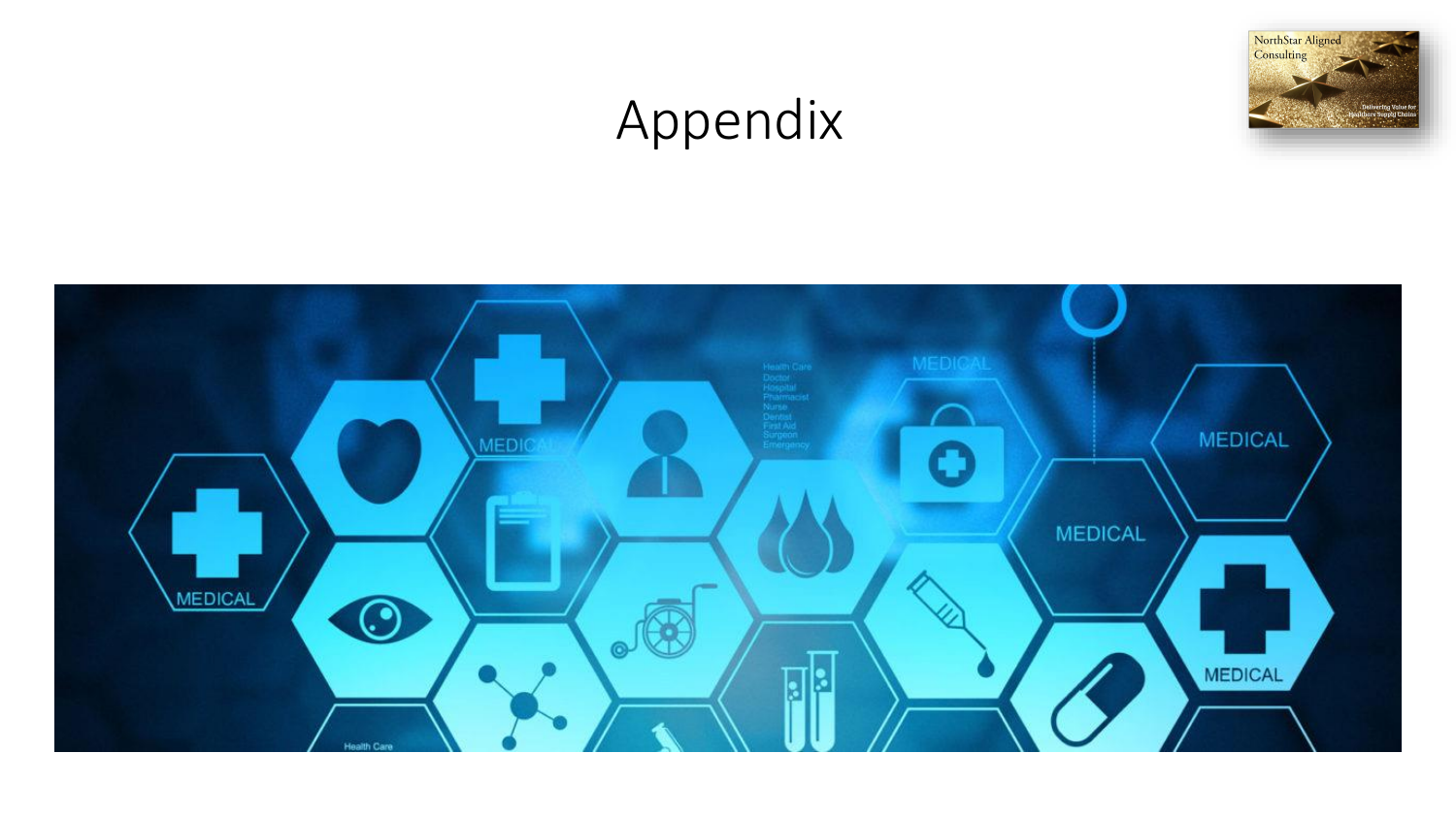

### Case Study – Large Healthcare Company

A \$100 billion Healthcare company containing 3 distinct supply chains – Pharmaceutical, Consumer Goods and Vaccines went through a major supply chain modernization journey over the past 7 years resulting in two Gartner Top 25 Supply Chain honors.

They found themselves with a very diverse, non-standard and high cost supply chain that was very focused on mainly providing high service levels. They challenged themselves to strip out \$500+ million in cost and inventory in 5 years.

**The tips mentioned in this presentation were all key in delivering the benefits mentioned above.**



March 2019

NorthStar Aligned LLC